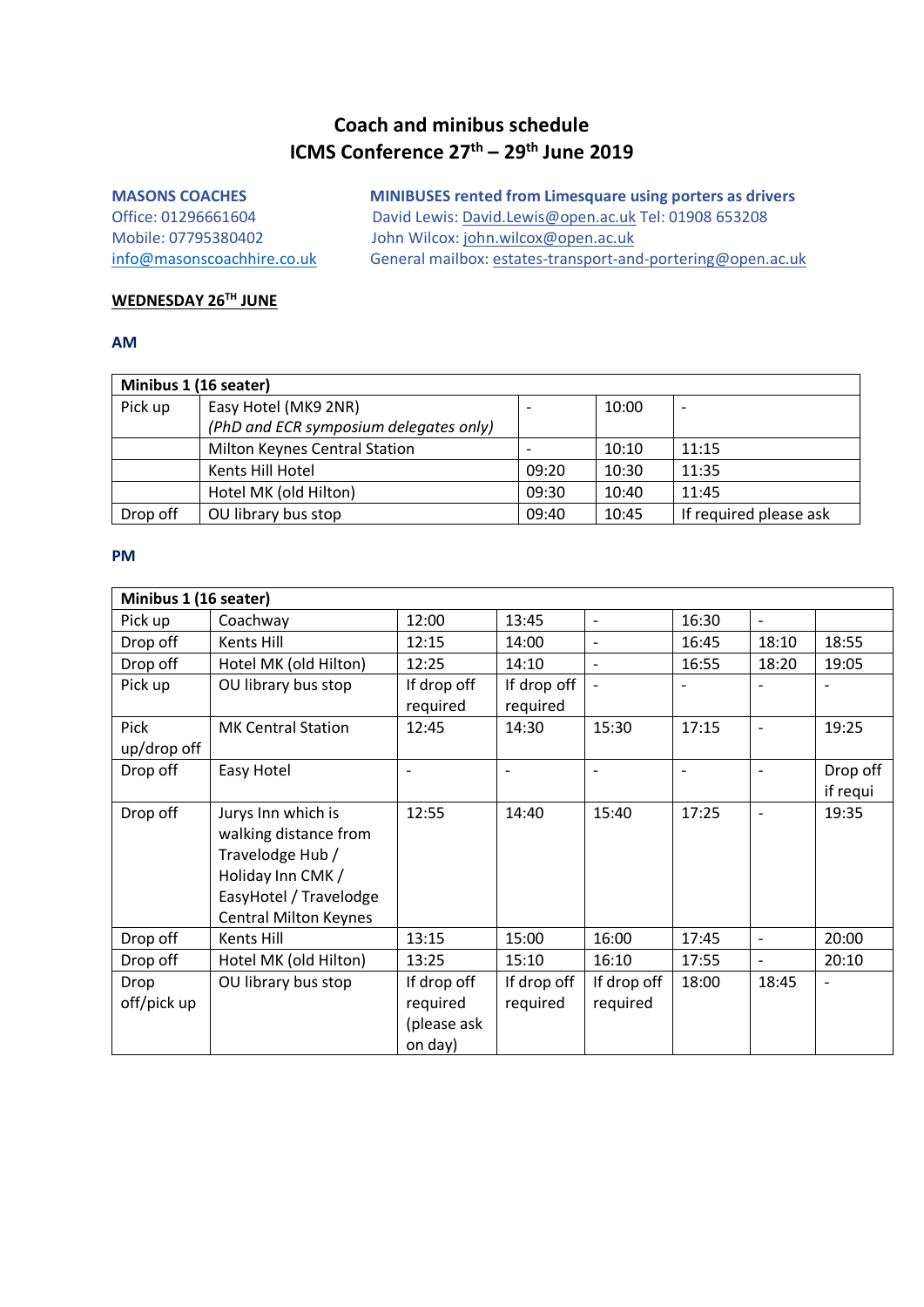# **THURSDAY 27TH JUNE**

## **AM**

| Minibus 1 (16 seater) |                                                                                                    |       |       |       |                          |              |       |       |  |  |  |
|-----------------------|----------------------------------------------------------------------------------------------------|-------|-------|-------|--------------------------|--------------|-------|-------|--|--|--|
| Pick up               | <b>MK Central Station</b>                                                                          | 08:00 | 08:50 | 10:15 | 11:20                    | <b>BREAK</b> | 13:30 | 14:40 |  |  |  |
| Pick up               | Jurys Inn - walking<br>distance to Travelodge<br>Hub / Holiday Inn CMK /<br>EasyHotel / Travelodge |       | 09:00 |       | ۰                        |              |       |       |  |  |  |
|                       | <b>CMK</b>                                                                                         |       |       |       |                          |              |       |       |  |  |  |
| Pick up               | Coachway                                                                                           |       |       |       | 11:45                    |              | 13:50 |       |  |  |  |
| Drop off              | OU library bus stop                                                                                | 08:20 | 09:20 | 10:30 | 12:15                    | ۰            | 14:15 | 15:00 |  |  |  |
| Pick up               | DoubleTree by Hilton                                                                               |       | 09:35 | 10:45 | $\overline{\phantom{a}}$ |              |       |       |  |  |  |
| Drop off              | OU library bus stop                                                                                |       | 09:55 | 11:00 | $\overline{ }$           |              |       |       |  |  |  |

|          | Minibus 2 (16 seater)                            |       |                              |  |                          |       |  |  |
|----------|--------------------------------------------------|-------|------------------------------|--|--------------------------|-------|--|--|
| Pick up  | Coachway                                         |       | 09:00                        |  | $\overline{\phantom{a}}$ |       |  |  |
| Drop off | OU library bus stop                              |       | 09:20                        |  | $\overline{\phantom{a}}$ |       |  |  |
| Pick up  | Jurys Inn - walking distance to Travelodge Hub / | 08:00 | 09:45                        |  | 11:00                    | 12:15 |  |  |
|          | Holiday Inn CMK / EasyHotel / Travelodge CMK     |       |                              |  |                          |       |  |  |
| Pick up  | DoubleTree by Hilton Hotel                       | 08:20 | 10:15                        |  | 11:20                    |       |  |  |
| Drop off | OU library bus stop                              | 08:40 | 10:30                        |  | $\overline{\phantom{a}}$ |       |  |  |
| Pick up  | Kents Hill Hotel                                 |       | $\overline{\phantom{a}}$     |  | ٠                        | 12:35 |  |  |
| Pick up  | Hotel MK (old Hilton)                            |       | $\qquad \qquad \blacksquare$ |  | ۰                        | 12:45 |  |  |
| Drop off | Bletchley Park (see Things to do on conference   |       |                              |  | 11:45                    | 13:00 |  |  |
|          | website)                                         |       |                              |  |                          |       |  |  |
| Drop off | MK Shopping Centre (see Things to do on          |       |                              |  | 12:05                    | 13:20 |  |  |
|          | conference website)                              |       |                              |  |                          |       |  |  |

| Coach 1 (53 seater) |                        |       |       |  |  |  |  |  |  |
|---------------------|------------------------|-------|-------|--|--|--|--|--|--|
| Pick up             | Kents Hill Hotel       | 08:20 | 09:30 |  |  |  |  |  |  |
| Pick up             | Hotel MK (old Hilton)  | 08:30 | 09:40 |  |  |  |  |  |  |
| Drop off            | OU library bus stop    | 08:40 | 09:50 |  |  |  |  |  |  |
| Pick up             | <b>Milton Keynes</b>   | 09:00 | 10:10 |  |  |  |  |  |  |
|                     | <b>Central Station</b> |       |       |  |  |  |  |  |  |
| Drop off            | OU library bus stop    | 09:20 | 10:30 |  |  |  |  |  |  |

| Minibus 2 (16 seater)                     |                       |       |       |       |  |  |  |  |  |
|-------------------------------------------|-----------------------|-------|-------|-------|--|--|--|--|--|
| Pick up/drop off                          | Kents Hill            |       | 15:55 | 17:25 |  |  |  |  |  |
| Pick up/drop off                          | Hotel MK (old Hilton) |       | 16:05 | 17:35 |  |  |  |  |  |
| Pick up                                   | Milton Keynes Central | 15:00 | 16:25 |       |  |  |  |  |  |
|                                           | Station               |       |       |       |  |  |  |  |  |
| Drop off/pick up                          | MK Shopping Centre    | 15:10 | 16:35 |       |  |  |  |  |  |
| Drop off/pick up<br><b>Bletchley Park</b> |                       | 15:30 | 17:00 |       |  |  |  |  |  |
| Drop off/pick up                          | OU library bus stop   | 15:45 | 17:15 |       |  |  |  |  |  |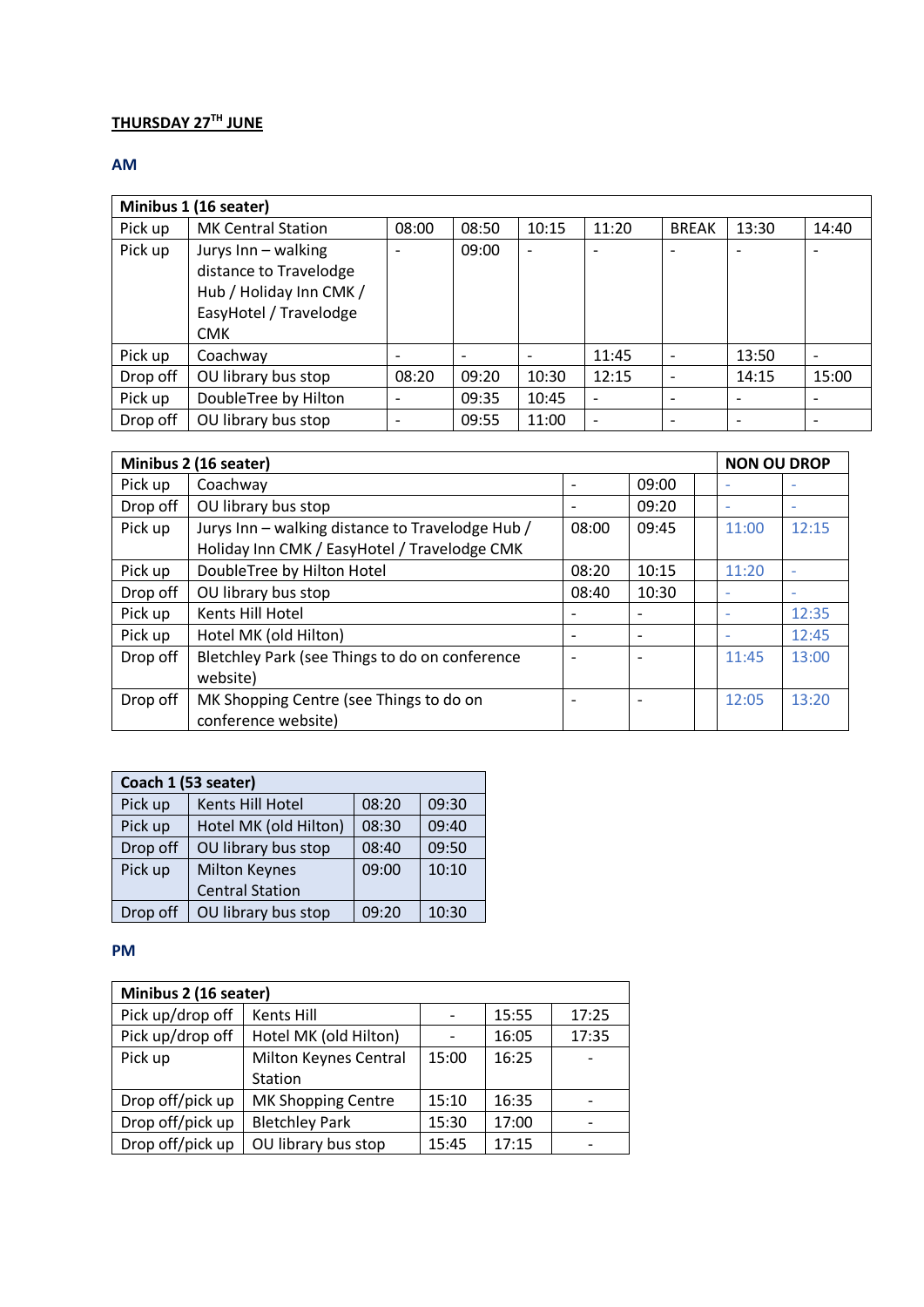|          | Coach 1 (53 seater)                                                    |         |         |
|----------|------------------------------------------------------------------------|---------|---------|
| Pick up  | OU library bus stop                                                    | 20:30   | 21:45   |
| Drop off | Layby by Premier Inn South (Caldecotte) - if required                  | From    | From    |
|          | DoubleTree by Hilton<br>$\bullet$                                      | 20:30   | 21:45   |
|          | Peartree Lodge - if required<br>$\bullet$                              | onwards | onwards |
|          | MK Train Station - if required<br>$\bullet$                            |         |         |
|          | Jurys Inn - which is walking distance to Travelodge Hub /<br>$\bullet$ |         |         |
|          | Holiday Inn CMK / EasyHotel / Travelodge CMK                           |         |         |
|          | Premier Inn Theatre District - if required<br>$\bullet$                |         |         |

| Coach 2 (53 seater) |                                  |       |       |  |  |  |  |  |
|---------------------|----------------------------------|-------|-------|--|--|--|--|--|
| Pick up             | OU library bus stop              | 21:00 | 21:45 |  |  |  |  |  |
|                     | Drop off   Hotel MK (old Hilton) | 21:15 | 22:00 |  |  |  |  |  |
|                     | Drop off   Kents Hill Hotel      | 21:25 | 22:10 |  |  |  |  |  |

| Minibus 1 (16 seater) |                       |       |       |       |       |       |  |  |  |  |
|-----------------------|-----------------------|-------|-------|-------|-------|-------|--|--|--|--|
| Pick up               | OU library bus stop   | 19:00 | 19:45 | 20:30 | 21:10 | 21:45 |  |  |  |  |
| Drop off              | Hotel MK (old Hilton) | 19:15 | 20:00 | 20:45 | 21:25 | 22:00 |  |  |  |  |
| Drop off              | Kents Hill            | 19:25 | 20:10 | 20:55 | 21:35 | 22:10 |  |  |  |  |

| Minibus 2 (16 seater) – may deploy to MK central hotels (as per coach 1) if we find it's<br>needed on the night |                       |       |       |       |       |       |  |  |  |  |
|-----------------------------------------------------------------------------------------------------------------|-----------------------|-------|-------|-------|-------|-------|--|--|--|--|
| Pick up                                                                                                         | OU library bus stop   | 19:00 | 19:45 | 20:30 | 21:10 | 21:45 |  |  |  |  |
| Drop off                                                                                                        | Hotel MK (old Hilton) | 19:15 | 20:00 | 20:45 | 21:25 | 22:00 |  |  |  |  |
| Drop off                                                                                                        | Kents Hill            | 19:25 | 20:10 | 20:55 | 21:35 | 22:10 |  |  |  |  |

## **FRIDAY 28TH JUNE**

## **AM - TRAIN STATION**

| Minibus 1 (16 seater) |            |       |       |       |       |       |              |                          |       |
|-----------------------|------------|-------|-------|-------|-------|-------|--------------|--------------------------|-------|
| Pick up               | Milton     | 08:00 | 08:40 | 09:20 | 10:00 | 10:40 | <b>BREAK</b> | $\overline{\phantom{0}}$ | 13:50 |
|                       | Keynes     |       |       |       |       |       |              |                          |       |
|                       | Central    |       |       |       |       |       |              |                          |       |
|                       | Station    |       |       |       |       |       |              |                          |       |
| Drop off              | OU library | 08:20 | 09:00 | 09:40 | 10:20 | 11:00 |              | 13:30                    | 14:10 |
|                       | bus stop   |       |       |       |       |       |              |                          |       |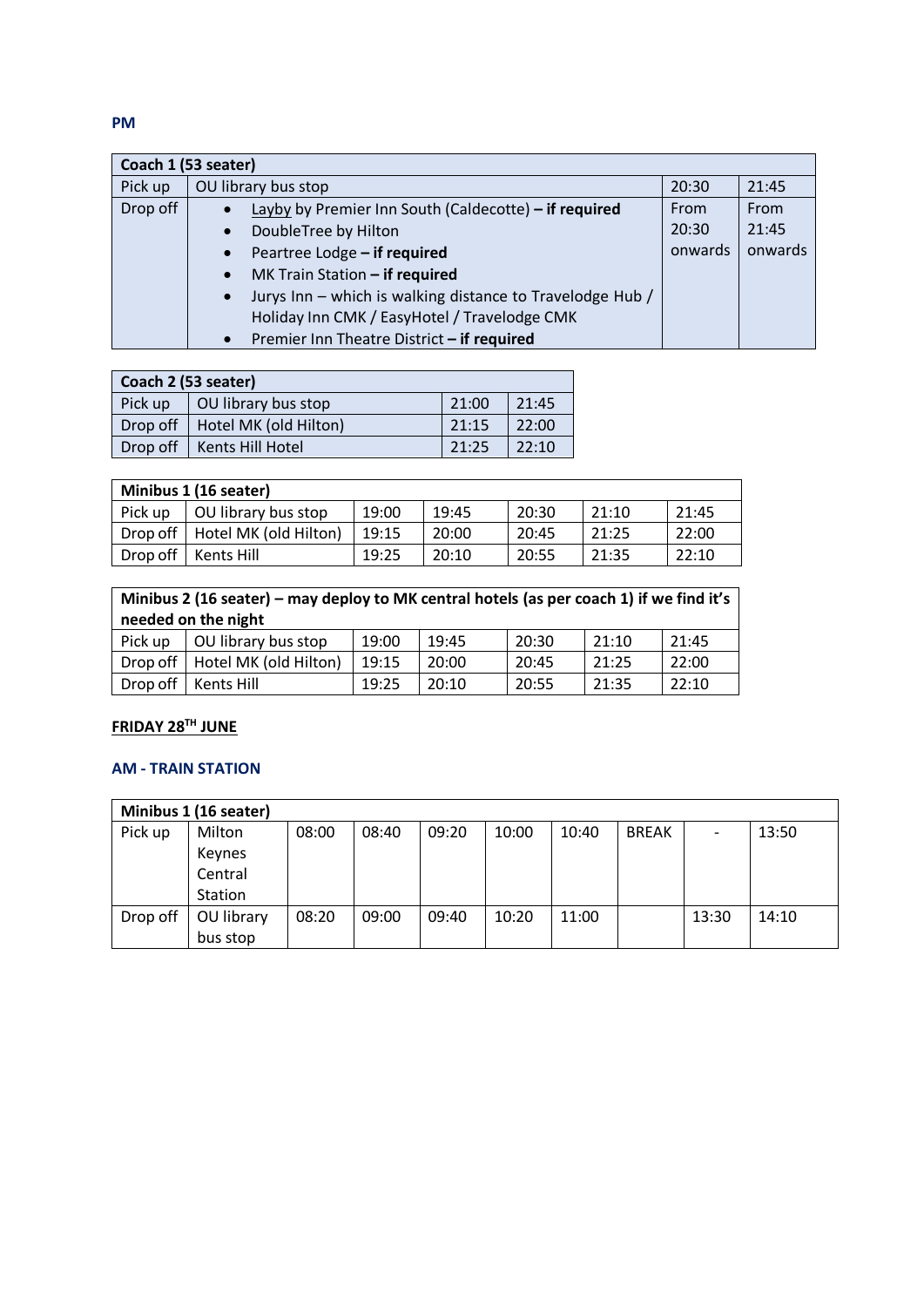## **AM - HOTELS**

| Coach 1 (34 seater) |                                                                        |         |         |
|---------------------|------------------------------------------------------------------------|---------|---------|
| Pick up             | <b>Premier Inn Theatre District</b>                                    | From    | From    |
|                     | Jurys Inn - which is walking distance from Travelodge Hub<br>$\bullet$ | 08:00   | 09:15   |
|                     | / Holiday Inn CMK / EasyHotel / Travelodge CMK                         | onwards | onwards |
|                     | Milton Keynes Central Station<br>$\bullet$                             |         |         |
|                     | Peartree Lodge<br>$\bullet$                                            |         |         |
|                     | DoubleTree by Hilton<br>$\bullet$                                      |         |         |
|                     | Layby on main road by Premier Inn South (Caldecotte)                   |         |         |
| Drop off            | OU library bus stop                                                    | 09:00   | 10:15   |

| Coach 2 (53 seater) |                                                                        |         |         |  |  |
|---------------------|------------------------------------------------------------------------|---------|---------|--|--|
| Pick up             | <b>Premier Inn Theatre District</b>                                    | From    | From    |  |  |
|                     | Jurys Inn - which is walking distance from Travelodge Hub<br>$\bullet$ | 08:00   | 09:15   |  |  |
|                     | / Holiday Inn CMK / EasyHotel / Travelodge CMK                         | onwards | onwards |  |  |
|                     | <b>Milton Keynes Central Station</b><br>$\bullet$                      |         |         |  |  |
|                     | Peartree Lodge<br>$\bullet$                                            |         |         |  |  |
|                     | DoubleTree by Hilton<br>$\bullet$                                      |         |         |  |  |
|                     | Layby on main road by Premier Inn South (Caldecotte)                   |         |         |  |  |
| Drop off            | OU library bus stop                                                    | 09:00   | 10:15   |  |  |

| Coach 3 (53 seater) |                       |       |       |  |  |
|---------------------|-----------------------|-------|-------|--|--|
| Pick up             | Kents Hill Hotel      | 08:00 | 08:30 |  |  |
| Pick up             | Hotel MK (old Hilton) | 08:10 | 08:40 |  |  |
| Drop off            | OU library bus stop   | 08:20 | 08:50 |  |  |

| Minibus 2 (16 seater) |                            |       |       |       |       |       |
|-----------------------|----------------------------|-------|-------|-------|-------|-------|
| Pick up               | Kents Hill                 | 08:15 | 08:45 | 09:15 | 11:00 | 12:20 |
| Pick up               | Hotel MK (old Hilton)      | 08:25 | 08:55 | 09:25 | 11:10 | 12:30 |
| Drop off              | OU library bus stop        | 08:35 | 09:05 | 09:35 | 11:20 | 12:40 |
| Drop off              | <b>Bletchley Park (see</b> |       |       | 10:00 | 11:40 | 13:00 |
|                       | Things to do on            |       |       |       |       |       |
|                       | conference website)        |       |       |       |       |       |
| Drop off              | MK Shopping Centre         |       |       | 10:30 | 12:00 | 13:30 |
|                       | (see Things to do on       |       |       |       |       |       |
|                       | conference website)        |       |       |       |       |       |

| Minibus 1 (16 seater) |                        |       |       |       |  |
|-----------------------|------------------------|-------|-------|-------|--|
| Pick up/drop off      | OU library bus stop    | 14:45 |       | 17:10 |  |
| Drop off              | Kents Hill             | 14:55 | 16:00 | 17:20 |  |
| Drop off              | Hotel MK (old Hilton)  | 15:05 | 16:10 | 17:30 |  |
| Drop off              | <b>Milton Keynes</b>   | 15:30 | 16:30 | 17:50 |  |
|                       | <b>Central Station</b> |       |       |       |  |
| Pick up/drop off      | MK Shopping Centre     | 15:40 | 16:40 |       |  |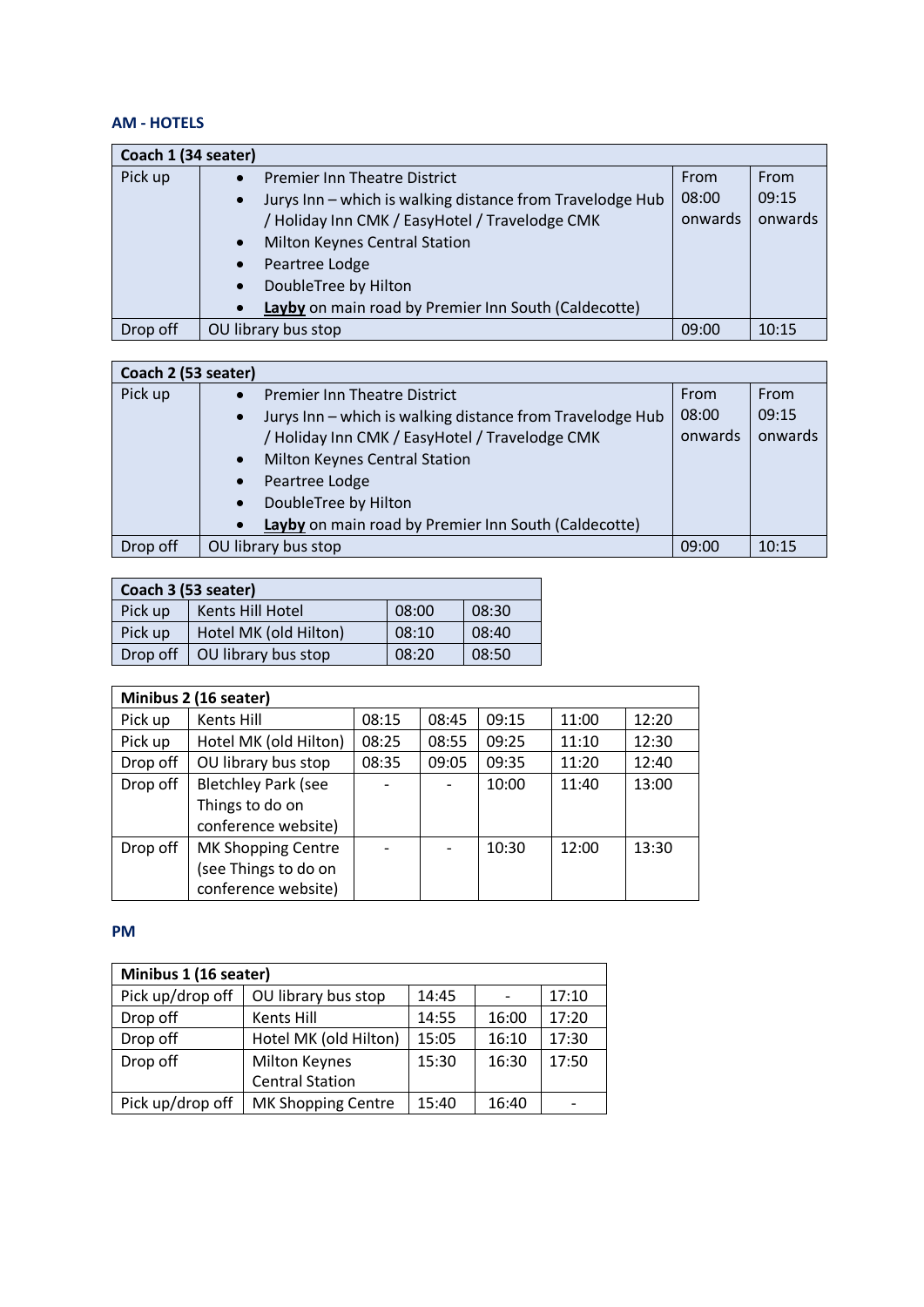| Minibus 2 (16 seater) |                       |       |       |       |  |
|-----------------------|-----------------------|-------|-------|-------|--|
| Pick up               | OU library bus stop   | 15:30 | 16:35 | 17:35 |  |
| Drop off              | Kents Hill            | 15:45 | 16:45 | 17:45 |  |
| Drop off              | Hotel MK (old Hilton) | 15:55 | 16:55 | 17:55 |  |
| Pick up               | <b>Bletchley Park</b> | 16:15 | 17:15 |       |  |

| Coach 1 (53 seater) |                                                                                |         |  |  |
|---------------------|--------------------------------------------------------------------------------|---------|--|--|
| Pick up             | OU library bus stop                                                            | 17:10   |  |  |
| Drop off            | Layby by Premier Inn South (Caldecotte) - if required                          | From    |  |  |
|                     | DoubleTree by Hilton<br>$\bullet$                                              | 17:10   |  |  |
|                     | Peartree Lodge - if required<br>$\bullet$                                      | onwards |  |  |
|                     | Milton Keynes Central Station - if required<br>$\bullet$                       |         |  |  |
|                     | Jurys Inn - which is walking distance to Travelodge Hub / Holiday<br>$\bullet$ |         |  |  |
|                     | Inn CMK / EasyHotel / Travelodge CMK                                           |         |  |  |
|                     | Premier Inn Theatre District - if required<br>$\bullet$                        |         |  |  |

| Coach 2 (53 seater) |                       |       |  |  |  |
|---------------------|-----------------------|-------|--|--|--|
| Pick up             | OU library bus stop   | 17:15 |  |  |  |
| Drop off            | Hotel MK (old Hilton) | 17:25 |  |  |  |
| Drop off            | 17:35                 |       |  |  |  |

| Coach 3 (34 seater) |                                                                        |            |  |  |
|---------------------|------------------------------------------------------------------------|------------|--|--|
| Pick up             | OU library bus stop                                                    | 17:10      |  |  |
| Drop off            | Layby by Premier Inn South (Caldecotte) - if required                  | From 17:10 |  |  |
|                     | DoubleTree by Hilton                                                   | onwards    |  |  |
|                     | Peartree Lodge - if required                                           |            |  |  |
|                     | Milton Keynes Central Station - if required                            |            |  |  |
|                     | Jurys Inn - which is walking distance to Travelodge Hub /<br>$\bullet$ |            |  |  |
|                     | Holiday Inn CMK / EasyHotel / Travelodge CMK                           |            |  |  |
|                     | Premier Inn Theatre District - if required<br>$\bullet$                |            |  |  |

#### **PM – FROM HOTELS**

| Coach 1 (34 seater) |                                                                                  |         |  |  |
|---------------------|----------------------------------------------------------------------------------|---------|--|--|
| Pick up             | <b>Premier Inn Theatre District</b>                                              | From    |  |  |
|                     | Jurys Inn - which is walking distance from Travelodge Hub / Holiday<br>$\bullet$ | 18:30   |  |  |
|                     | Inn CMK / EasyHotel / Travelodge CMK                                             | onwards |  |  |
|                     | Milton Keynes Central Station<br>$\bullet$                                       |         |  |  |
|                     | Peartree Lodge<br>$\bullet$                                                      |         |  |  |
|                     | Layby by Premier Inn South (Caldecotte)<br>$\bullet$                             |         |  |  |
| Drop off            | DoubleTree by Hilton Hotel Milton Keynes                                         | 19:15   |  |  |

| Coach 2 (53 seater) |                            |       |       |  |  |
|---------------------|----------------------------|-------|-------|--|--|
| Pick up             | Kents Hill Hotel           | 18:30 | 19:20 |  |  |
| Pick up             | Hotel MK (old Hilton)      | 18:40 | 19:30 |  |  |
| Drop off            | DoubleTree by Hilton       | 19:00 | 19:50 |  |  |
|                     | <b>Hotel Milton Keynes</b> |       |       |  |  |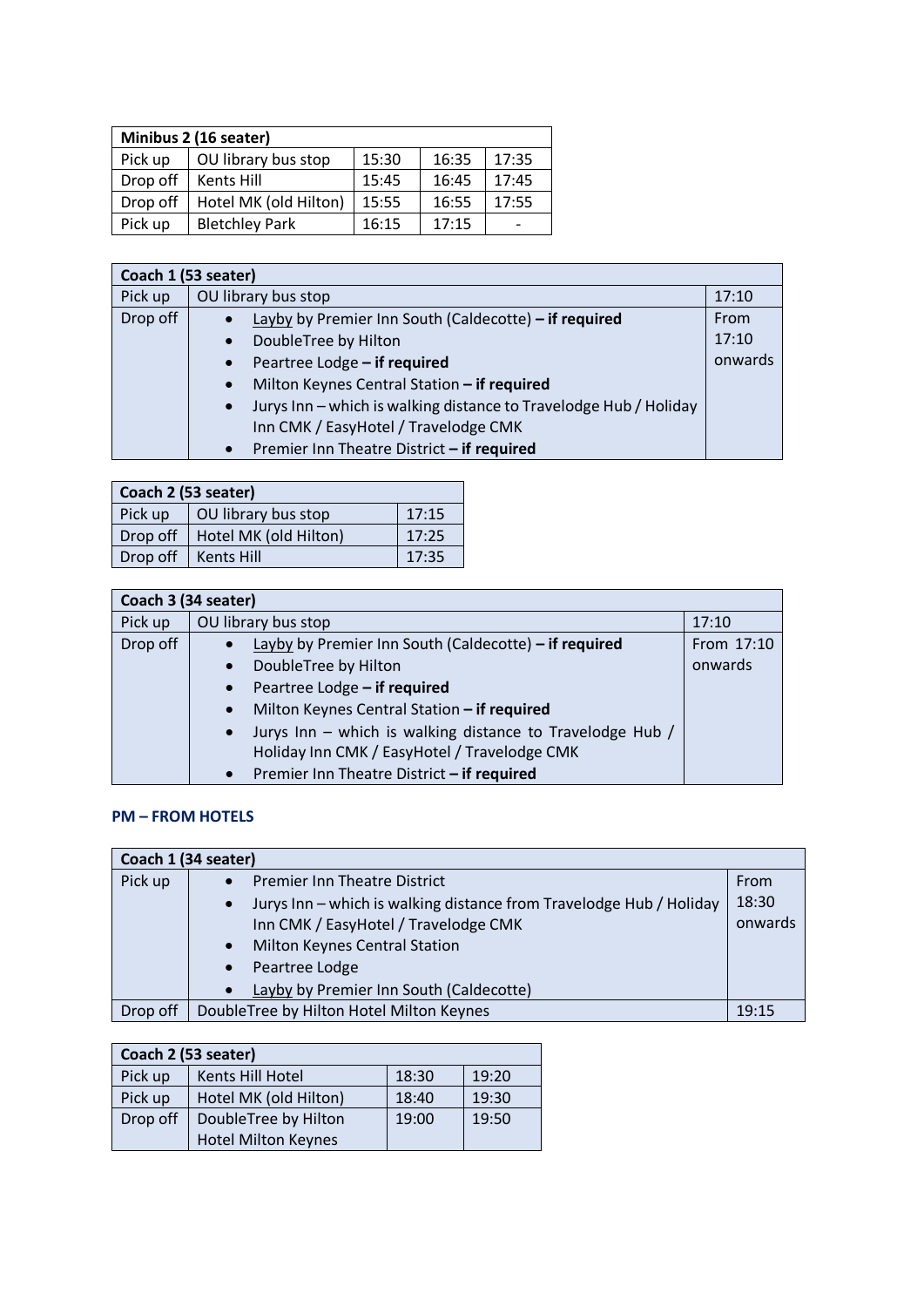| Coach 3 (53 seater) |                            |       |       |  |  |
|---------------------|----------------------------|-------|-------|--|--|
| Pick up             | Kents Hill Hotel           | 18:30 | 19:20 |  |  |
| Pick up             | Hotel MK (old Hilton)      | 18:40 | 19:30 |  |  |
| Drop off            | DoubleTree by Hilton       | 19:00 | 19:50 |  |  |
|                     | <b>Hotel Milton Keynes</b> |       |       |  |  |

| Minibus 1 (16 seater) |                                                                        |         |         |  |  |
|-----------------------|------------------------------------------------------------------------|---------|---------|--|--|
| Pick up               | <b>Premier Inn Theatre District</b>                                    | From    | From    |  |  |
|                       | Jurys Inn - which is walking distance from Travelodge Hub<br>$\bullet$ | 18:15   | 19:15   |  |  |
|                       | / Holiday Inn CMK / EasyHotel / Travelodge CMK                         | onwards | onwards |  |  |
|                       | <b>MK Train Station</b><br>$\bullet$                                   |         |         |  |  |
|                       | Peartree Lodge                                                         |         |         |  |  |
|                       | Layby by Premier Inn South (Caldecotte)<br>$\bullet$                   |         |         |  |  |
| Drop off              | DoubleTree by Hilton                                                   | 19:00   | 20:00   |  |  |

| Minibus 2 (16 seater) |                                                                                                                                                                                                                                                     |                          |  |  |  |
|-----------------------|-----------------------------------------------------------------------------------------------------------------------------------------------------------------------------------------------------------------------------------------------------|--------------------------|--|--|--|
| Pick up               | <b>Premier Inn Theatre District</b><br>Jurys Inn - which is walking distance from Travelodge Hub<br>$\bullet$<br>/ Holiday Inn CMK / EasyHotel / Travelodge CMK<br><b>Milton Keynes Central Station</b><br>$\bullet$<br>Peartree Lodge<br>$\bullet$ | From<br>18:30<br>onwards |  |  |  |
|                       | Layby by Premier Inn South (Caldecotte)<br>$\bullet$                                                                                                                                                                                                |                          |  |  |  |
| Drop off              | DoubleTree by Hilton                                                                                                                                                                                                                                | 19:15                    |  |  |  |

## **PM – FROM DOUBLETREE BY HILTON HOTEL**

|          | Coach 1 (34 seater)                                                            |         |         |  |  |  |
|----------|--------------------------------------------------------------------------------|---------|---------|--|--|--|
| Pick up  | DoubleTree by Hilton Hotel, Milton Keynes                                      | 22:00   | 23:00   |  |  |  |
| Drop off | Layby by Premier Inn South (Caldecotte) - if required<br>$\bullet$             | From    | From    |  |  |  |
|          | Peartree Lodge - if required<br>$\bullet$                                      | 22:00   | 23:00   |  |  |  |
|          | Milton Keynes Central Station - if required<br>$\bullet$                       | onwards | onwards |  |  |  |
|          | Jurys Inn - which is walking distance to Travelodge Hub / Holiday<br>$\bullet$ |         |         |  |  |  |
|          | Inn CMK / EasyHotel / Travelodge CMK                                           |         |         |  |  |  |
|          | Premier Inn Theatre District - if required<br>$\bullet$                        |         |         |  |  |  |

| Coach 2 (53 seater) |                            |       |       |  |
|---------------------|----------------------------|-------|-------|--|
| Pick up             | DoubleTree by Hilton       | 22:00 | 23:00 |  |
|                     | <b>Hotel Milton Keynes</b> |       |       |  |
| Drop off            | Hotel MK (old Hilton)      | 22:20 | 23:20 |  |
| Drop off            | Kents Hill Hotel           | 22:30 | 23:30 |  |

| Coach 3 (53 seater) |                            |       |       |  |
|---------------------|----------------------------|-------|-------|--|
| Pick up             | DoubleTree by Hilton       | 22:00 | 23:00 |  |
|                     | <b>Hotel Milton Keynes</b> |       |       |  |
| Drop off            | Hotel MK (old Hilton)      | 22:20 | 23:20 |  |
| Drop off            | Kents Hill Hotel           | 22:30 | 23:30 |  |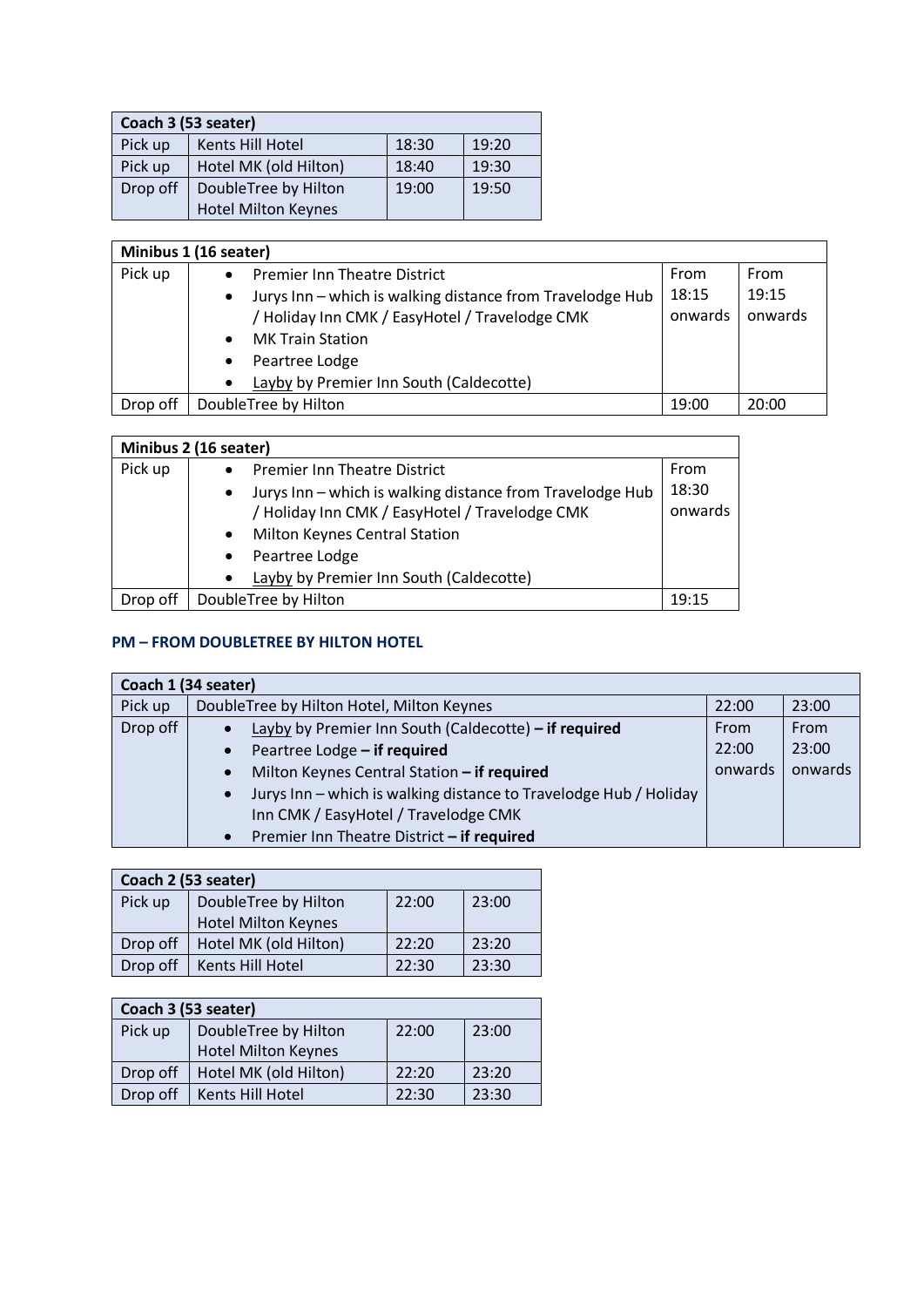|          | Minibus 1 (16 seater)                                          |         |         |         |  |  |
|----------|----------------------------------------------------------------|---------|---------|---------|--|--|
| Pick up  | DoubleTree by Hilton                                           | 21:00   | 22:00   | 23:00   |  |  |
| Drop off | Layby by Premier Inn South (Caldecotte) - if required          | From    | From    | From    |  |  |
|          | Peartree Lodge - if required<br>$\bullet$                      | 21:00   | 22:00   | 23:00   |  |  |
|          | Milton Keynes Central Station - if required<br>٠               | onwards | onwards | onwards |  |  |
|          | Jurys Inn - which is walking distance to Travelodge Hub /<br>٠ |         |         |         |  |  |
|          | Holiday Inn CMK / EasyHotel / Travelodge CMK                   |         |         |         |  |  |
|          | Premier Inn Theatre District - if required<br>$\bullet$        |         |         |         |  |  |

| Minibus 2 (16 seater) |                                                                        |         |         |         |
|-----------------------|------------------------------------------------------------------------|---------|---------|---------|
| Pick up               | DoubleTree by Hilton                                                   | 21:00   | 22:00   | 23:00   |
| Drop off              | Layby by Premier Inn South (Caldecotte) - if required                  | From    | From    | From    |
|                       | Peartree Lodge - if required                                           | 21:00   | 22:00   | 23:00   |
|                       | MK Train Station - if required                                         | onwards | onwards | onwards |
|                       | Jurys Inn - which is walking distance to Travelodge Hub /<br>$\bullet$ |         |         |         |
|                       | Holiday Inn CMK / EasyHotel / Travelodge CMK                           |         |         |         |
|                       | Premier Inn Theatre District - if required<br>$\bullet$                |         |         |         |

# **SATURDAY 29TH JUNE**

## **ALL DAY – TO TRAIN STATION AND COACHWAY**

| Minibus 1 (16 seater) |                        |       |                          |       |       |       |
|-----------------------|------------------------|-------|--------------------------|-------|-------|-------|
| Pick up               | OU library bus stop    | 10:00 | 11:20                    | 12:20 | 13:30 | 14:15 |
| Drop off              | <b>Milton Keynes</b>   | 10:30 | 11:40                    | 12:30 | 13:50 | 14:35 |
|                       | <b>Central Station</b> |       |                          |       |       |       |
| Drop off/pick up      | MK Shopping Centre     | 10:40 | $\overline{\phantom{0}}$ |       | 14:00 |       |
| Drop off              | Coachway               | 11:00 | 12:00                    | -     |       | 15:00 |

| Minibus 2 (16 seater) |                           |       |       |       |       |       |
|-----------------------|---------------------------|-------|-------|-------|-------|-------|
| Pick up               | OU library bus stop       | 10:00 | 11:10 | 12:15 | 13:30 | 14:15 |
| Drop off              | <b>MK Central Station</b> | 10:30 | 11:30 | 12:40 | 13:50 | 14:35 |
| Drop off              | Coachway                  | 10:50 | 11:50 | 13:00 | -     | 15:00 |

#### **AM**

| Coach 1 (53 seater) |                       |       |       |  |  |
|---------------------|-----------------------|-------|-------|--|--|
| Pick up             | Kents Hill Hotel      | 08:30 | 09:00 |  |  |
| Pick up             | Hotel MK (old Hilton) | 08:40 | 09:10 |  |  |
| Drop off            | OU library bus stop   | 08:50 | 09:20 |  |  |

| Coach 2 (34 seater) |                       |       |       |  |
|---------------------|-----------------------|-------|-------|--|
| Pick up             | Kents Hill Hotel      | 08:30 | 09:00 |  |
| Pick up             | Hotel MK (old Hilton) | 08:40 | 09:10 |  |
| Drop off            | OU library bus stop   | 09:00 | 09:20 |  |